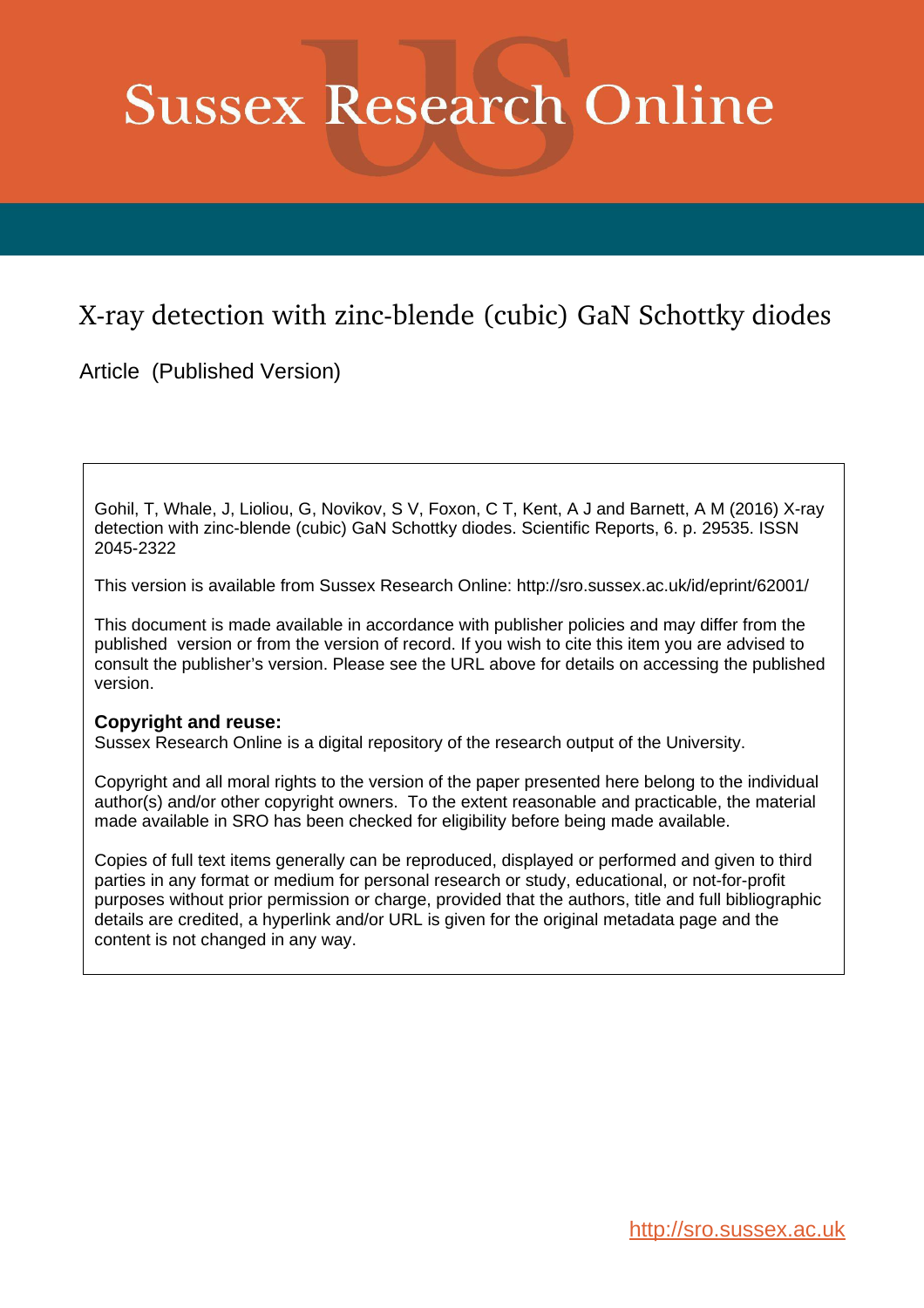# SCIENTIFIC REPERTS

Received: 11 May 2016 accepted: 17 June 2016 Published: 12 July 2016

## **OPEN** X-ray detection with zinc-blende **(cubic) GaN Schottky diodes**

T. Gohil<sup>1</sup>, J. Whale<sup>2</sup>, G. Lioliou<sup>1</sup>, S. V. Novikov<sup>2</sup>, C. T. Foxon<sup>2</sup>, A. J. Kent<sup>2</sup> & A. M. Barnett<sup>1</sup>

**The room temperature X-ray responses as functions of time of two n type cubic GaN Schottky diodes (200 μm and 400 μm diameters) are reported. The current densities as functions of time for both diodes showed fast turn-on transients and increases in current density when illuminated with X-ray photons of energy up to 35 keV.The diodes were also electrically characterized: capacitance, implied depletion width and dark current measurements as functions of applied bias at room temperature are presented. At −5 V reverse bias,the capacitances ofthe diodes were measured to be (84.05 ± 0.01) pF and (121.67 ± 0.02) pF, respectively.At −5 V reverse bias,the dark current densities ofthe diodes were** measured to be (347.2  $\pm$  0.4) mA cm<sup>-2</sup> and (189.0  $\pm$  0.2) mA cm<sup>-2</sup>, respectively. The Schottky barrier **heights ofthe devices (0.52 ± 0.07) eV and (0.63 ± 0.09) eV, respectively, were extracted from the forward dark current characteristics.**

GaN has received extensive attention in recent years for applications such as light emitting diodes, ultraviolet detectors and more recently X-ray detectors<sup>1[,2](#page-4-1)</sup>. Whilst much GaN is grown in a wurtzite (hexagonal) structure, bandgap  $3.4 \text{ eV}^3$  $3.4 \text{ eV}^3$ , this has been found to exhibit piezoelectric polarisation effects which can result in an in-built electric field leading to the splitting of energy levels within the band-gap<sup>[4,](#page-4-3)5</sup>. However, GaN grown in a zinc-blende (cubic) structure, bandgap  $3.26 \text{ eV}^3$  $3.26 \text{ eV}^3$ , does not exhibit this behaviour<sup>[5](#page-4-4),6</sup>; this has led to increased interest in the growth and study of cubic GaN (c-GaN).

UV detection has been reported with hexagonal  $GaN<sup>3</sup>$ , and X-ray detection in current mode (rather than photon counting spectroscopic detection) has been demonstrated with hexagonal GaN detectors by various groups<sup>7–11</sup>. GaN's wide bandgap, high electron mobility<sup>11</sup> and thermal stability<sup>12</sup> make it a material of interest for many detector applications, including future space missions to environments of high temperature and intense radiation that would be damaging to conventional semiconductor detectors.

Here, we report the photon-generated current characteristics as functions of time of two prototype n type c-GaN Schottky photodiodes at room temperature and illuminated by X-rays of energy up to 35 keV from an X-ray tube with a Mo cathode. The dark current of each diode, as a function of applied bias, was also investigated in order to determine the noise contributions to the signal response and the Schottky barrier heights of the diodes.

#### **Geometry of Detectors**

Two silicon doped c-GaN Schottky diodes, diameters 200 μm and 400 μm, respectively, were fabricated at University of Nottingham, UK. The c-GaN layers were grown by Molecular Beam Epitaxy on (001) GaAs sub-strates following the procedure outlined in ref. [6](#page-4-5). The epilayer thicknesses of the two diodes were 6 $\mu$ m and 0.5 $\mu$ m, respectively. Ohmic contacts were formed to the top of the epilayers using Ti (20nm)/Al (100nm)/Ti (5nm)/Au (100nm) annealed at 450 °C. The sample was glued, ohmic contact side down, to a gold-plated alumina disc using electrically conductive epoxy. The GaAs substrate was removed by a wet etch to leave only the c-GaN epilayer attached to the plated alumina disc. Schottky contacts were then formed by evaporation of 20nm of Ni followed by 40nm of Au through a shadow mask. Half of the areas of the Schottky contacts were covered with silver paint to enable each diode to be hand-bonded using indium wire. The two c-GaN photodiodes under test had different geometries in order to investigate the variation in dark current, capacitance and detection efficiency of c-GaN devices with area and epilayer thicknesses. Subsequent characterisation of the c-GaN photodiodes was performed at University of Sussex, UK.

<sup>1</sup>Semiconductor Materials and Devices Laboratory, School of Engineering and Informatics, University of Sussex, Falmer, Brighton BN1 9QT, UK. <sup>2</sup>School of Physics and Astronomy, University of Nottingham, Nottingham NG7 2RD, UK. Correspondence and requests for materials should be addressed to T.G. (email: [t.gohil@sussex.ac.uk\)](mailto:t.gohil@sussex.ac.uk)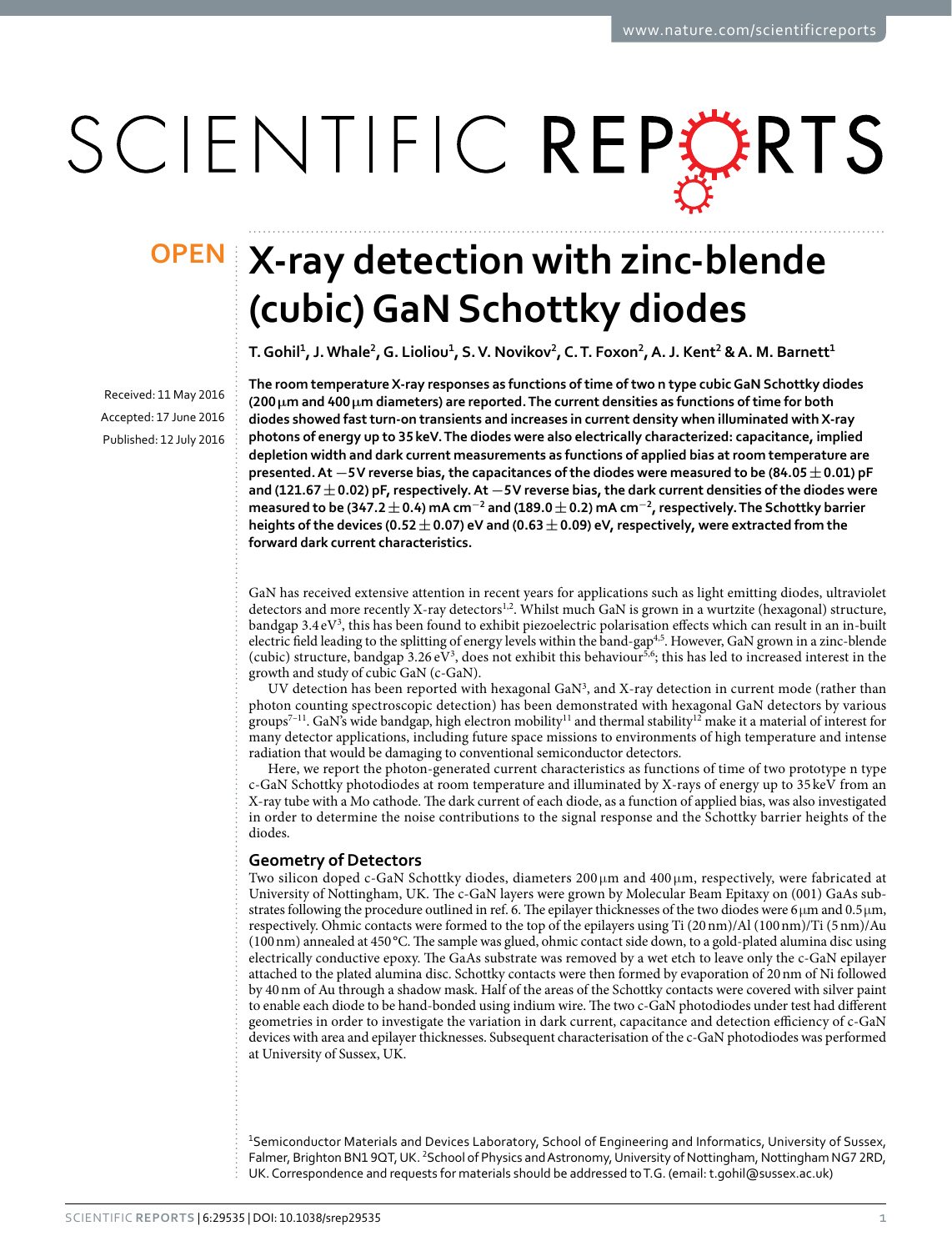

<span id="page-2-0"></span>**Figure 1.** Capacitance and calculated depletion width as a function of the applied bias; (**a**) 200μm diameter, 6μm epilayer and (**b**) 400μm diameter, 0.5μm epilayer.



<span id="page-2-1"></span>**Figure 2.** Dark current density as a function of the applied bias; (**a**) 200μm diameter, 6μm epilayer and (**b**) 400μm diameter, 0.5μm epilayer.

#### **Experimental Method, Results and Discussion**

To determine the depletion widths of the devices, the capacitances of the packaged diodes at room temperature were measured as functions of applied bias, using an HP 4275A Multi Frequency LCR meter with a sinusoidal waveform test signal of 60 mV and 1MHz. The capacitance of an identical empty package was measured and subtracted from the capacitance of the packaged diodes in order to determine the capacitance of the individual diodes, [Fig. 1.](#page-2-0)

As the applied reverse bias was increased from 0 V to  $-5$  V, the capacitance of the 200 µm diameter diode reduced from  $(92.50 \pm 0.01)$  pF to  $(84.05 \pm 0.01)$  pF, and the capacitance of 400 µm diameter diode reduced from (134.98  $\pm$  0.02) pF to (121.66  $\pm$  0.02) pF. The capacitance of the 200 µm diameter diode increased from (92.50  $\pm$  0.01) pF at 0 V to (92.83  $\pm$  0.01) pF at +0.3 V applied forward bias and then reduced to (92.33  $\pm$  0.02) pF  $at+1.5V$  applied forward bias, as shown in [Fig. 1a.](#page-2-0) The peak in device capacitance when it was operated in forward bias may be attributed to increased series resistance of the diode as a result of non-ohmic behaviour of the back contact<sup>[13](#page-4-9),[14](#page-4-10)</sup>. The increased series resistance results in a voltage drop across the diode which leads to a reduction in charge collection<sup>15</sup>. The capacitance of the 400  $\mu$ m diameter diode increased from (134.98  $\pm$  0.02) pF at 0 V to (137.443±0.02) pF at+1.5V applied forward bias, see [Fig. 1b.](#page-2-0) At 0V, the depletion widths were calculated to be (28.4±1.8) nm and (78.9±1.8) nm for the 200μm and 400μm diameter diodes, respectively. At −5V applied reverse bias, the depletion widths were calculated to be  $(31.3 \pm 1.8)$  nm and  $(86.4 \pm 1.8)$  nm for the 200 µm and 400μm diodes, respectively. Hence, the diodes' epilayers were not fully depleted.

To electrically characterise the detectors and compute their Schottky barrier heights, dark current measurements as functions of applied bias were made at room temperature (297K) in an environment of laboratory air. The dark current measurements were made from 0 V to −5 V reverse bias in −0.05 V decrements and 0 V to +1.5 V forward bias in 0.05 V increments. The current was measured at the front contact after allowing a period of 10 s for the current to stabilise after each voltage step. The bias was applied and the current measured using a computer controlled Keithley 6487 picoammeter/voltage source.

The dark current densities as functions of applied bias for both diodes are presented in [Fig. 2.](#page-2-1) There was variation in dark current density between the two diodes; at −5V reverse bias, the 200μm diameter diode had a larger dark current density, (347.2 ± 0.4) mA cm<sup>-2</sup>, compared with the 400 µm diameter diode, (189.0 ± 0.2) mA cm<sup>-2</sup>.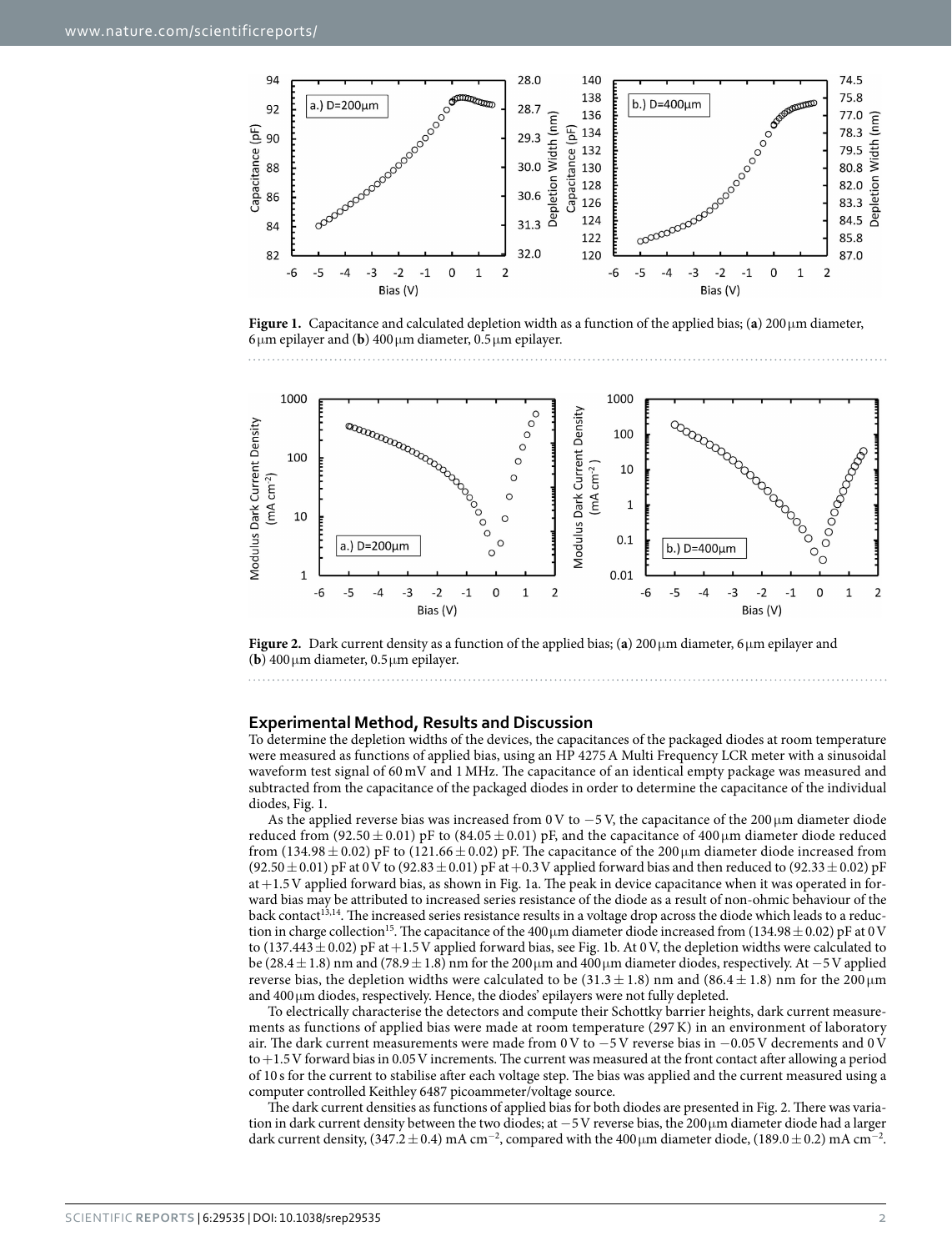

<span id="page-3-0"></span>**Figure 3.** The dark current density (open circles), illuminated current density (open squares) and the linear least square fitting of the illuminated current density (black lines) at  $+0.5V$  forward bias as a function of time for (**a**) 200μm diameter, 6μm epilayer and (**b**) 400μm diameter, 0.5μm epilayer.



<span id="page-3-1"></span>**Figure 4.** The dark current density (open circles), illuminated current density (open squares) and the linear least square fitting of the illuminated current density (black lines) at −0.5V reverse bias as a function of time for (**a**) 200μm diameter, 6μm epilayer and (**b**) 400μm diameter, 0.5μm epilayer.

The Schottky barrier heights at 0 V for the 200  $\mu$ m diode,  $\varphi_{0BI} = (0.52 \pm 0.07)$  eV, and the 400  $\mu$ m diode,  $\varphi_{0B2}$  = (0.63  $\pm$  0.09) eV, at room temperature were obtained using the relationship between the saturation current  $(I_s)$ , temperature  $(T)$  and  $\varphi_{OB}$ , given by,

$$
I_s = A A^* T^2 \exp\left(\frac{-q\varphi_{0B}}{kT}\right) \tag{1}
$$

where, *A* is the area of the diode, A\* is the Richardson constant  $(2.64 \times 10^5 \text{ A K}^{-2} \text{ m}^2)$  [18], and k is the Boltzmann constant. The calculated barrier heights, *ϕ0B1* and *ϕ0B2*, are comparable to those previously reported for a Ni/Au Schottky contact on n type hexagonal GaN,  $(0.560 \pm 0.004)$  eV<sup>16</sup>.

The two diodes were characterised for their temporal response to illumination with X-rays, while operated at +0.5V forward bias and −0.5V reverse bias. The X-ray source was an X-ray tube with a molybdenum cathode, operated at 35 kV and a current of 1 mA. No monochromator was used so that the X-ray spectrum also contained bremsstrahlung radiation (energy≤35 keV) as well as the characteristic emission lines corresponding to the molybdenum cathode (K $\alpha$  = 17.4 keV; K $\beta$  = 19.6 keV). In turn, each diode was placed in a custom dark box with a 4μm thick Al foil X-ray window. Using a computer controlled Keithley 6487 picoammeter/voltage source, the dark current was measured at the front contact of the diode every 20 s for a period of 200 s before the X-ray tube was switched on. Subsequently, the X-ray tube was switched on and the diode's current was measured every 20 s for another period of 200 s before the X-ray tube was switched off. The cycle was then immediately repeated twice more. The X-ray tube was pre-warmed such that the turn on and off stabilisation times for output of the tube were <5.0 s and <2.6 s, respectively, these were significantly less than measurement interval (20 s) of the current measurements as a function of time.

[Figures 3](#page-3-0) and [4](#page-3-1) show a fast turn-on transient, with an increase in current seen immediately. This is followed by a slow increase in measured current over the 200 seconds illumination period. The latter region is highlighted by linear least squares fitting of the illuminated current data points. Upon turning off the X-ray tube, a fast turn-off transient was observed after which the current remained approximately constant. These results provided clear experimental evidence that the cubic-GaN Schottky diodes detected X-ray radiation.

Fast turn-on/turn-off transients have been attributed to a photovoltaic component of the current which is generated in the depletion region of the diodes<sup>2</sup>. Similar fast transient times with X-ray illumination of hexagonal GaN p-i-n diodes have been previously reported by Yao *et al.*[10.](#page-4-13) When operating the presently reported diodes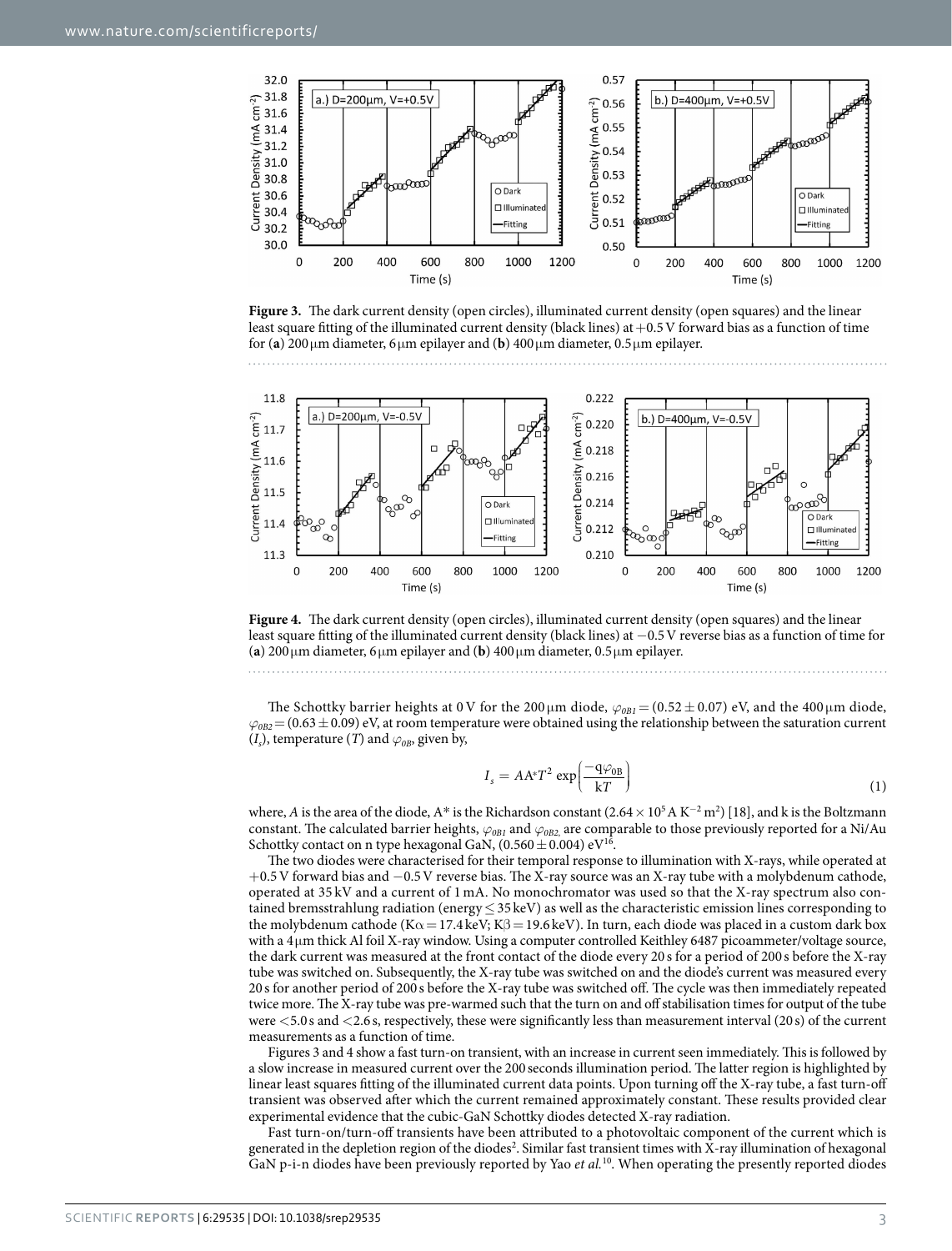at +0.5V forward bias and −0.5V reverse bias the current measured through each diode did not return to the initial dark current value within 200 s, once the X-ray tube was switched off. In contrast to the presently reported results, in the hexagonal GaN diodes investigated by Duboz *et al.*[2](#page-4-1) , the ramp up in detected photocurrent when the X-ray tube (photon energies up to 40 keV) was turned on was slower (100 s) than the decay in photocurrent at the cessation of illumination (1 s). Duboz *et al.* attributed these turn-on and turn-off timings to photoconductive contributions to the measured current and activation of traps in their detectors by the incident X-ray photons, respectively<sup>[2](#page-4-1)</sup>. The increased dark current measured when operating the presently reported diodes at  $+0.5$  V forward bias and −0.5V reverse bias after switching off the X-ray beam could be attributed to a decrease in resistance of the material as a result of additional charge carriers created by the incident X-ray photons. After illumination ceased, the dark currents of the diodes slowly (10minutes) returned to their original values.

A greater response was expected to be seen in the 400 μm diameter diode due to its larger depletion width  $(86.4 \pm 1.8)$  nm in comparison to the 200 µm diameter diode (31.26  $\pm$  1.8) nm. Using the Beer-Lambert law and assuming the active region of the detectors was the depletion layer and identical charge collection efficiencies in each device, the detection efficiency of the 400  $\mu$ m diameter diode was expected to be 2.7  $\pm$ 0.1 that of the 200  $\mu$ m diameter diode. However, when operated at −0.5V reverse bias, the 200μm diameter diode showed a larger increase in current density during each illumination than the  $400 \mu m$  diameter diode; the mean gradients determined by linear least square fitting were (221 $\pm$ 83) nA cm $^{-2}$  s $^{-1}$  and (40 $\pm$ 21) nA cm $^{-2}$  s $^{-1}$  for the 200 $\mu$ m and 400 $\mu$ m diameter diodes, respectively. The greatest increase, measured from 1000 s to 1180 s, was (159.4  $\pm$  20.0)  $\mu$ A cm<sup>-2</sup> for the 200µm diameter diode compared with  $(3.55 \pm 0.58)$  µA cm<sup>-2</sup> for the 400µm diameter diode. The results may be explained by the collection of charge created outside of the diodes' depletion regions by photons absorbed in those locations; the 200  $\mu$ m diameter diode had a much thicker epilayer (6 $\mu$ m) than the 400  $\mu$ m diameter diode  $(0.5 \mu m)$ .

When operated at  $+0.5$  V forward bias, the 200  $\mu$ m diameter diode also showed a larger increase in current density during each illumination period than the  $400 \mu m$  diameter diode; the mean gradients determined by linear least square fitting were (272  $\pm$  37) nA cm<sup>−2</sup> s<sup>−1</sup> and (91  $\pm$  57) nA cm<sup>−2</sup> s<sup>−1</sup> for the 200µm and 400µm diameter diodes, respectively. The greatest increase was seen from 600 s to 780 s:  $(543 \pm 50)$  µA cm<sup>−2</sup> for the 200µm diameter diode compared with (11.0  $\pm$  1.3)  $\mu$ A cm<sup>-2</sup> for the 400  $\mu$ m diameter diode. The mean gradients determined by linear least square fitting show that a greater response to X-ray illumination was seen when operating the diodes at+0.5V forward bias compared to −0.5V reverse bias. This could be due to an increase in measured current due to traps being filled when operating the diodes in forward bias, and so additional charge carriers created by the X-ray photons were less likely to become trapped<sup>[2](#page-4-1),[10](#page-4-13),[11](#page-4-7)</sup>.

In conclusion, X-ray detection has been demonstrated with c-GaN Schottky diodes at room temperature. The diodes had front Schottky contacts with barrier heights of  $\varphi_{0B1}=(0.52\pm0.07)$  eV and  $\varphi_{0B2}=(0.63\pm0.09)$  eV for the 200μm and 400μm diameter diodes, respectively. At an applied reverse bias of −5V, the diodes had dark current densities of (347.2 ± 0.4) mA cm<sup>-2</sup> and (189.0 ± 0.2) mA cm<sup>-2</sup>. Increases in current density as functions of time were measured when the diodes were illuminated with X-ray photons of energy up to 35keV. The 200μm diameter diode showed a larger increase in current density when illuminated in comparison to the 400 $\mu$ m diameter diode, despite the 400 μm diameter diode's larger depletion width. This may be attributed to collection of charge created by X-ray photons absorbed outside of the depletion region.

#### **References**

- <span id="page-4-0"></span>1. Yang, H. *et al.* Cubic-phase GaN light-emitting diodes. *Appl. Phys. Lett.* **74,** 2498–2500 (1999).
- <span id="page-4-1"></span>2. Duboz, J., Beaumont, B., Reverchon, J. L. & Wieck, A. D. Anomalous photoresponse of GaN X-ray Schottky detectors. *J. Appl. Phys.* **105,** 114512 (2009).
- <span id="page-4-2"></span>3. Davis, R. F. III-V nitrides for electronic and optoelectronic applications. *Proc. IEEE*. **79,** 702–712 (1991).
- <span id="page-4-3"></span>4. Yu, E. T., Dang, X. Z., Asbeck, P. M., Lau, S. S. & Sullivan, G. J. Spontaneous and piezoelectric polarization effects in III-V nitride heterostructures. *J. Vac. Sci. Technol. B* **17,** 1742–1749 (1999).
- <span id="page-4-4"></span>5. Feneberg, M. *et al.* Optical properties of cubic GaN from 1 to 20 eV. *Phys. Rev. B* **85,** 155207 (2012).
- <span id="page-4-5"></span>6. Novikov, S. V. *et al.* Growth and characterization of free-standing zinc-blende (cubic) GaN layers and substrates. *Semicond. Sci. Technol.* **23,** 015018 (2008).
- <span id="page-4-6"></span>7. Fu, K., Yu, G., Yao, C., Wang, G., Lu, M. & Zhang, G. X-ray detectors based on Fe doped GaN photoconductors. *Phys. Status Solidi RRL* **5,** 187–189 (2011).
- 8. Duboz, J., Frayssinet, E., Chenot, S., Reverchon, J. & Idir, M. X-ray detectors based on GaN Schottky diodes. *Appl. Phys. Lett.* **97,** 163504 (2010).
- 9. Owens, A., Barnes, A., Farley, R. A., Germain, M. & Sellin, P. J. GaN detector development for particle and X-ray detection. *Nucl. Instrum. Methods Phys. Res. A* **695,** 303–305 (2012).
- <span id="page-4-13"></span>10. Yao, C., Fu, K., Wang, G., Yu, G. & Lu, M. GaN-based p-i-n X-ray detection. *Phys. Status Solidi A* **209,** 204–206 (2012).
- <span id="page-4-7"></span>11. Wang, J., Mulligan, P., Brillson, L. & Cao, L. R. Review of using gallium nitride for ionizing radiation detection, Appl. *Phys. Rev.* **2,** 031102 (2015).
- <span id="page-4-9"></span><span id="page-4-8"></span>12. Grant, J. *et al.* GaN as a radiation hard particle detector. *Nucl. Instrum. Methods Phys. Res. A* **576,** 60–65 (2007).
- 13. Chattopadhyay, P. & Ray-Chaudhuri B. New technique for the determination of series resistance of Schottky barrier diodes. *Solid-State Electron.* **35,** 1023–1024 (1992).
- <span id="page-4-10"></span>14. Werner, J., Levi, A., Tung, R., Anzlowar, M. & Pinto, M. Origin of the excess capacitance at intimate Schottky contacts. *Phys. Rev. Lett.* **60,** 53–56 (1988).
- <span id="page-4-11"></span>15. Şahin, B., Çetin, H. & Ayyildiz, E. The effect of series resistance on capacitance–voltage characteristics of Schottky barrier diodes. *Solid State Commun.* **135,** 490–495 (2005).
- <span id="page-4-12"></span>16. Akkaya, A., Esmer, L., Kantar, B. B., Çetin, H. & Ayyildiz, E. Effect of thermal annealing on electrical and structural properties of Ni/Au/n-GaN Schottky contacts. *Microelectron. Eng.* **130,** 62–68 (2014).

#### **Acknowledgements**

This work was in part supported by the Engineering and Physical Sciences Research Council, UK through the University of Nottingham Impact Acceleration Account (A.J.K., PI), the Science and Technologies Facilities Council, UK, (ST/M002772/1 and ST/M004635/1) (A.M.B., PI). T.G. acknowledges funding received in the form